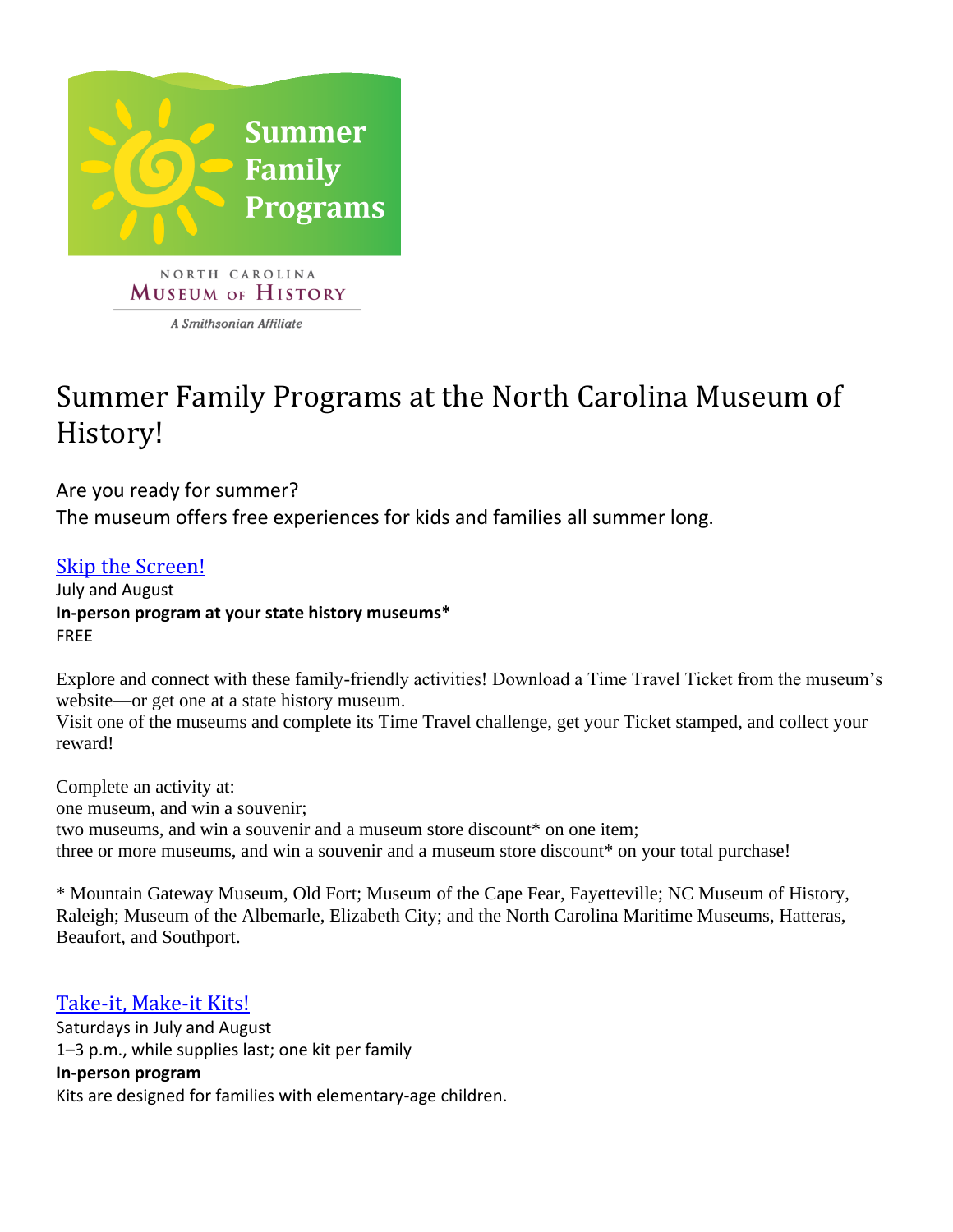Celebrate summer with safe (and FREE) hands-on crafts! Visit the museum to pick up a craft bag—complete supplies and instructions—and tour an exhibit with the included self-guided gallery hunt. Then, take the bag home to share the craft, extra activities, and North Carolina history tidbits with family and friends!

Topics and gallery hunts:

July 10: Corn husk doll *Toy Boom! Toys from the 1950s and '60s*

July 24: Mini time capsule *History in Every Direction: Tar Heel Junior Historian Association Discovery Gallery*

August 14: Bead basketball and cup *North Carolina Sports Hall of Fame*

August 28: Paper canoe and glider *The Story of North Carolina*

[Take a Look!](https://www.ncmuseumofhistory.org/events/kids-and-family-events) Weekdays and weekends, as available 10-2:30 p.m., when docents are on duty **In-person drop in opportunity**

Learn how to start a fire without a match, make a silly face to match our face jug, or hear the origins of the nickname "tar heel." Engage with museum docents, as available, to explore the galleries in a meaningful way.

#### [Saturdays in the Garden](https://www.ncmuseumofhistory.org/events/kids-and-family-events)

Saturday, July 17 Saturday, August 21 10 a.m. **In-person program** Register in advance at NCMOH-programs.com

What's growing in the garden? Enjoy a FREE informal tour of the museum's *History of the Harvest* exhibit along Bicentennial Plaza. Tour group limited in size—pre-registration is required.

#### [Summer Tar Heel Tales](https://www.ncmuseumofhistory.org/events/kids-and-family-events)

Wednesdays in July and August 1-1:30 p.m. **virtual program** Ages 5 and up; parents are encouraged to participate with their children Register in advance at NCMOH-programs.com

Stories don't go away during summer! Join us for a story and a bit of North Carolina history.

July 7: *How I Became a Pirate*